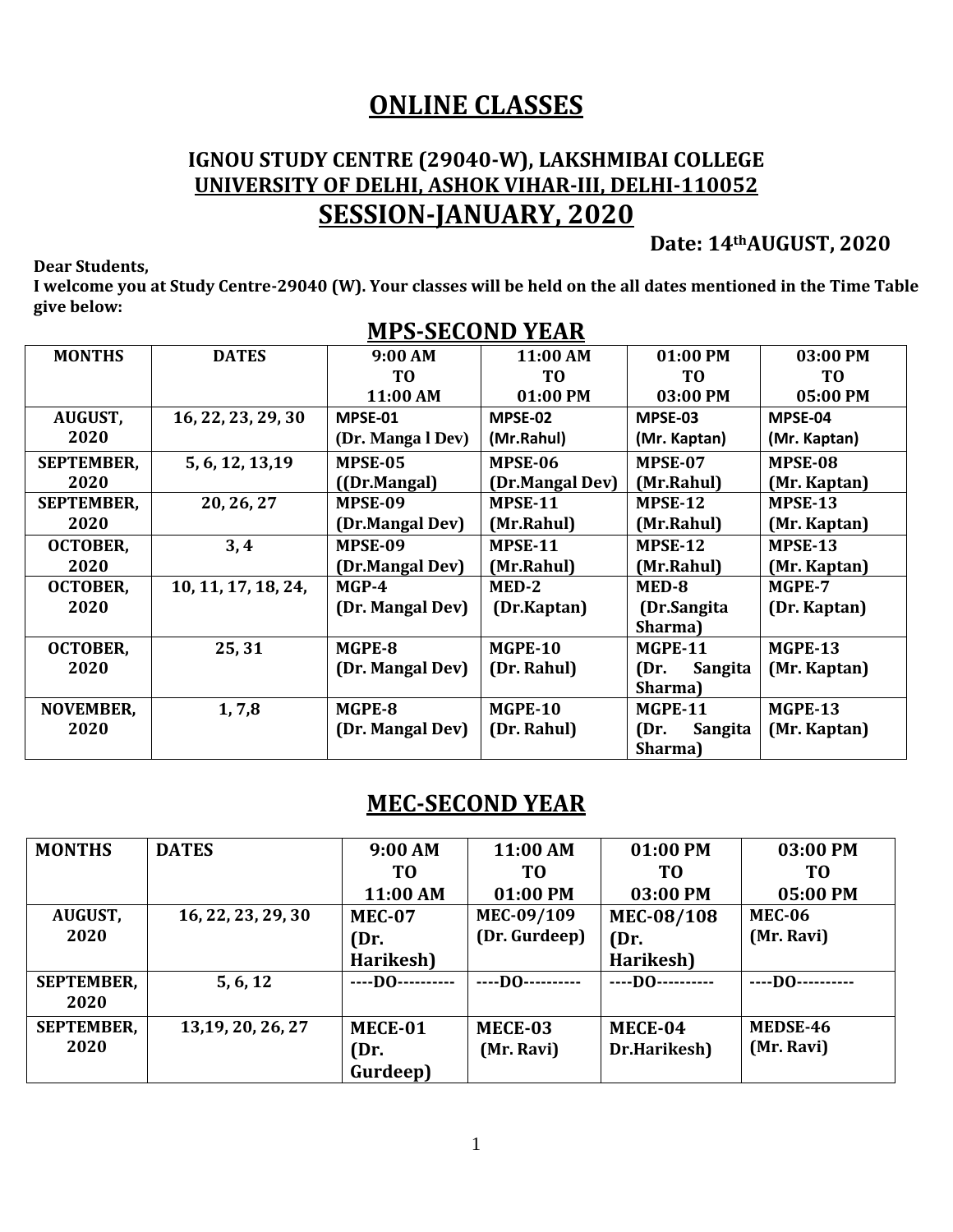| <b>OCTOBER,</b><br>2020 | 3, 4, 10               | --------Do-------- | --------Do-------                | $---D0---$               | --------Do-------         |
|-------------------------|------------------------|--------------------|----------------------------------|--------------------------|---------------------------|
| <b>OCTOBER,</b><br>2020 | 11, 17, 18, 24, 25, 31 |                    | ----No Class--   ----No Class--- | MGSE-9<br>(Dr. Harikesh) | $MWG-11$<br>(Dr.Harikesh) |
| NOVEMBER,<br>2020       | 1, 7                   | $---No Class--$    | ----No Class---                  | $---D0---$               | $---D0---$                |

#### **MHD- SECOND YEAR**

| <b>MONTHS</b>     | <b>DATES</b>     | 9:00 AM       | 11:00 AM                       | 01:00 PM         | 03:00 PM         |
|-------------------|------------------|---------------|--------------------------------|------------------|------------------|
|                   |                  | TO            | T <sub>0</sub>                 | ТO               | T <sub>0</sub>   |
|                   |                  | 11:00 AM      | 01:00 PM                       | 03:00 PM         | 05:00 PM         |
| <b>AUGUST,</b>    | 16, 22, 23, 29,  | MHD-01        | $MHD-05$                       | MHD-07           | <b>MHD-09</b>    |
| 2020              | 30               | (Dr. Neelam)  | (Dr. Preetam)                  | (Dr. Arun Kumar) | (Dr. Arun Kumar) |
|                   |                  |               |                                |                  |                  |
| <b>SEPTEMBER,</b> | 5, 6, 12, 13, 19 | $MHD-10$      |                                | <b>MHD-11</b>    | $MHD-12$         |
| 2020              |                  | (Dr. Neelam)  | $$ DO………                       | (Dr. Arun Kumar) | (Dr. Arun Kumar) |
| <b>SEPTEMBER,</b> | 20, 26, 27       | <b>MHD-13</b> | $MHD-14$                       | <b>MHD-15</b>    | <b>MDH-16</b>    |
| 2020              |                  | (Dr. Neelam)  | (Dr. Preetam)                  | (Dr. Arun Kumar) | (Dr. Arun Kumar) |
|                   |                  |               |                                |                  |                  |
| <b>OCTOBER,</b>   | 3,4              |               | -Do-------   --------Do------- | $---D0---$       | $---D0---$       |
| 2020              |                  |               |                                |                  |                  |
| <b>OCTOBER,</b>   | 10, 11, 17, 18,  | <b>MHD-17</b> | <b>MHD-18</b>                  | <b>MHD-19</b>    | $MDH-20$         |
| 2020              | 24               | (Dr. Neelam)  | (Dr. Suman)                    | (Dr. Arun Kumar) | (Dr. Arun Kumar) |
|                   |                  |               |                                |                  |                  |

# **MAH- SECOND YEAR**

| <b>MONTHS</b>     | <b>DATES</b>       | 9:00 AM         | 11:00 AM       | 01:00 PM            | 03:00 PM        |
|-------------------|--------------------|-----------------|----------------|---------------------|-----------------|
|                   |                    | T <sub>0</sub>  | T <sub>0</sub> | T <sub>0</sub>      | T <sub>0</sub>  |
|                   |                    | 11:00 AM        | 01:00 PM       | 03:00 PM            | 05:00 PM        |
| <b>AUGUST,</b>    | 16, 22, 23, 29, 30 | <b>MHI-03</b>   | <b>MHI-08</b>  | <b>MHI-06</b>       |                 |
| 2020              |                    | (Dr. Manish)    | (Dr.Santoshi)  | (Dr.D.K.Mishra)     |                 |
| <b>SEPTEMBER,</b> | 5, 6, 12, 13, 19   | $---$ DO $---$  | $---$ DO $---$ | $---$ DO $---$      |                 |
| 2020              |                    |                 |                |                     |                 |
| <b>SEPTEMBER,</b> | 20, 26, 27         | MPSE-3          | $MHI-10$       | <b>MHI-09</b>       | MPSE-4          |
| 2020              |                    | (Dr. Manish)    | (Dr.Santoshi)  | (Dr.D.K.Mishra)     | (Dr.D.K.Mishra) |
| <b>OCTOBER,</b>   | 3,4                | $---$ DO $---$  | $---$ DO $---$ | $---$ DO $---$      |                 |
| 2020              |                    |                 |                |                     |                 |
| <b>OCTOBER,</b>   | 3, 4, 10, 11, 17   | ----No Class--- | $---$ DO $---$ | $---$ DO ---------- | ----No Class--- |
| 2020              |                    |                 |                |                     |                 |

#### **MSW- SECOND YEAR**

| <b>MONTHS</b> | <b>DATES</b> | 9:00 AM        | 11:00 AM       | 01:00 PM       | 03:00 PM       |
|---------------|--------------|----------------|----------------|----------------|----------------|
|               |              | T <sub>0</sub> | T <sub>0</sub> | T <sub>0</sub> | T <sub>0</sub> |
|               |              | 11:00 AM       | 01:00 PM       | 03:00 PM       | 05:00 PM       |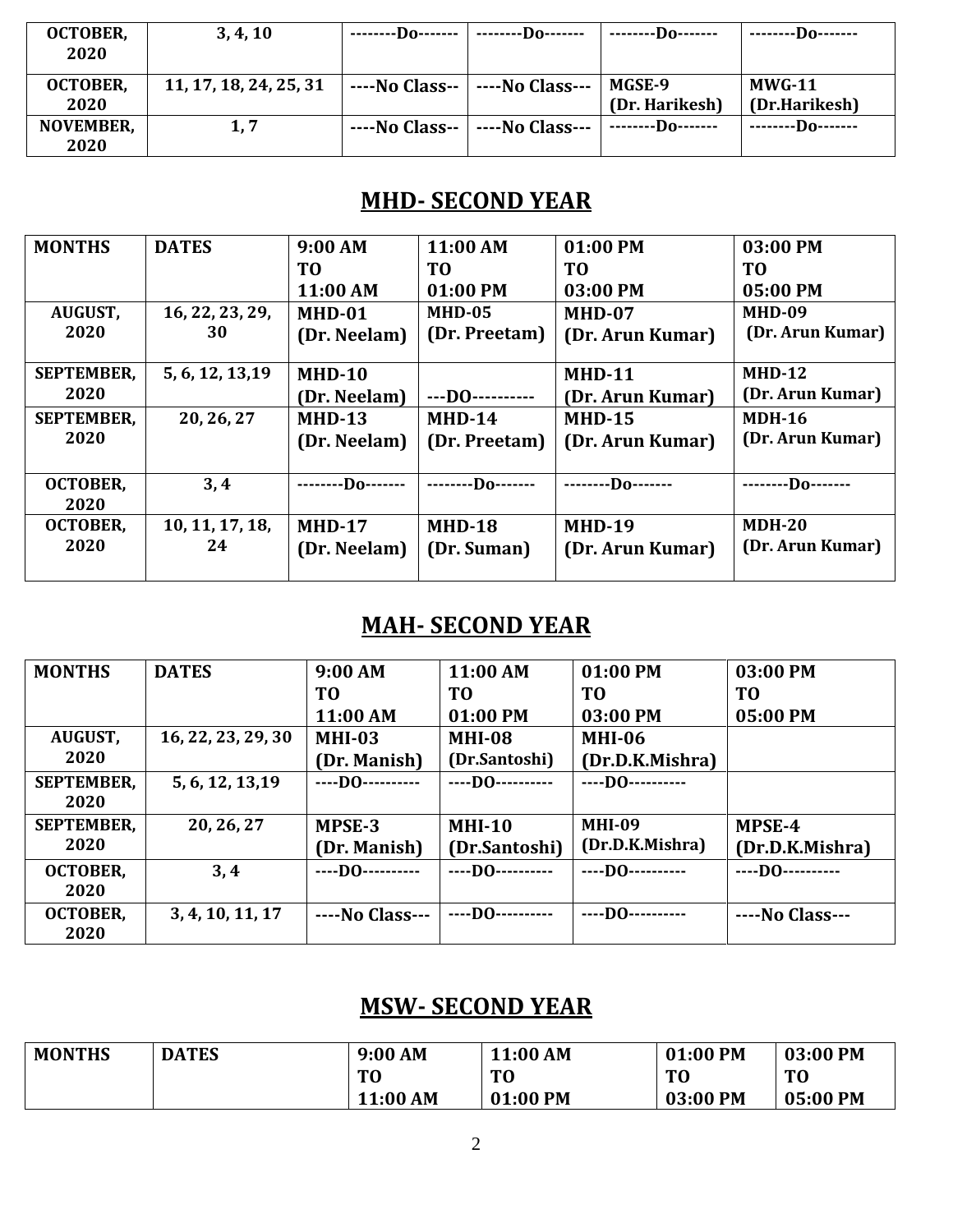| <b>AUGUST,</b><br>2020    | 16, 22, 23, 29, 30 | <b>MSW-07</b><br>(Dr. Sanjoy) | <b>MSW-08</b><br>(Dr.B.M.Dash)  | <b>MSW-09</b><br>(Ms.Megha) |                             |
|---------------------------|--------------------|-------------------------------|---------------------------------|-----------------------------|-----------------------------|
| <b>SEPTEMBER,</b><br>2020 | 5, 6, 12, 13, 19   | MSWE-01<br>(Dr.Sanjoy)        | <b>MSWE-07</b><br>(Dr.B.M.Dash) | MSWE-03<br>(Ms.<br>Megha)   | $MSW-10$<br>(Dr.<br>Sanjoy) |

#### **MCOM- SECOND YEAR**

| <b>MONTHS</b><br>AUGUST,<br>2020 | <b>DATES</b><br>16, 22, 23, 29, 30 | 9:00 AM<br>T <sub>0</sub><br>11:00 AM<br>$MCO-01$<br>(Dr. Neha) | 11:00 AM<br>TO<br>01:00 PM<br>$MCO-04$<br>(Dr. Samim) | 01:00 PM<br>TO<br>03:00 PM<br><b>MCO-03</b><br>(Mr. Praveen) | 03:00 PM<br><b>TO</b><br>05:00 PM |
|----------------------------------|------------------------------------|-----------------------------------------------------------------|-------------------------------------------------------|--------------------------------------------------------------|-----------------------------------|
| <b>SEPTEMBER,</b><br>2020        | 5, 6, 12                           | $---$ DO $---$                                                  | $---$ DO $---$                                        | $---$ DO $---$                                               |                                   |
| <b>SEPTEMBER,</b><br>2020        | 13, 19, 20, 26, 27                 | $MCO-0.5$<br>(Dr. Neha)                                         | <b>MCO-06</b><br>(Dr. Samim)                          | <b>MCO-07</b><br>(Mr. Praveen)                               |                                   |
| <b>OCTOBER,</b><br>2020          | 3, 4, 10                           | $---$ DO $---$                                                  | $---$ DO $---$                                        | $---$ DO $---$                                               |                                   |

# **MEG- SECOND YEAR**

| <b>MONTHS</b>     | <b>DATES</b>             | 9:00 AM          | 11:00 AM        | 01:00 PM       | 03:00 PM          |
|-------------------|--------------------------|------------------|-----------------|----------------|-------------------|
|                   |                          | T <sub>0</sub>   | T <sub>0</sub>  | T <sub>0</sub> | T <sub>0</sub>    |
|                   |                          | 11:00 AM         | 01:00 PM        | 03:00 PM       | 05:00 PM          |
| AUGUST,           | 16, 22, 23, 29, 30       | <b>MEG-07</b>    | <b>MEG-05</b>   | <b>MEG-06</b>  | <b>MEG-08</b>     |
| 2020              |                          | (Mr. Shubam      | (Dr.Dharmendra) | (Dr.Alpana)    | (Dr.Alpana)       |
|                   |                          | Pandey)          |                 |                |                   |
|                   |                          |                  |                 |                |                   |
| <b>SEPTEMBER,</b> | 5, 6, 12, 13, 19         | ----D0---------- | $---$ DO $---$  | $---$ DO $---$ |                   |
| 2020              |                          |                  |                 |                |                   |
| <b>SEPTEMBER,</b> | 20, 26, 27               | <b>MEG-09</b>    | <b>MEG-10</b>   | <b>MEG-11</b>  | <b>MEG-14</b>     |
| 2020              |                          | Subham<br>(Mr.   | (Dr.Dharmendra) | (Dr.Alpna)     | (Dr.Alpna)        |
|                   |                          | Pandey)          |                 |                |                   |
| <b>OCTOBER,</b>   | 3, 4, 10, 11, 17, 18, 24 | $---$ DO $---$   | $$ DO $$        | $---$ DO $---$ |                   |
| 2020              |                          |                  |                 |                |                   |
| <b>OCTOBER,</b>   | 25,31                    | <b>MEG-13</b>    | <b>MEG-12</b>   | <b>MEG-15</b>  | <b>MEG-16</b>     |
| 2020              |                          | (Mr. Subham      | (Dr.Dharmendra) | (Dr.Alpna)     | (Dr.Alpna)        |
|                   |                          | Pandey)          |                 |                |                   |
| <b>NOVEMBER,</b>  | 1, 7, 8, 14, 15, 21, 22, | $---$ DO $---$   | $---$ DO $---$  | $---D0---$     | $---D0$ --------- |
| 2020              | 29                       |                  |                 |                |                   |

# **MEC-FIRST YEAR**

| <b>MONTHS</b> | <b>DATES</b> | AM<br>9:00 | AM<br>11:00<br>$\overline{A}$ | l:00 PM<br>$\mathbf{A}$ | 03:00 PM       |
|---------------|--------------|------------|-------------------------------|-------------------------|----------------|
|               |              | TЛ<br>v    | mо<br>u                       | T <sub>0</sub>          | T <sub>0</sub> |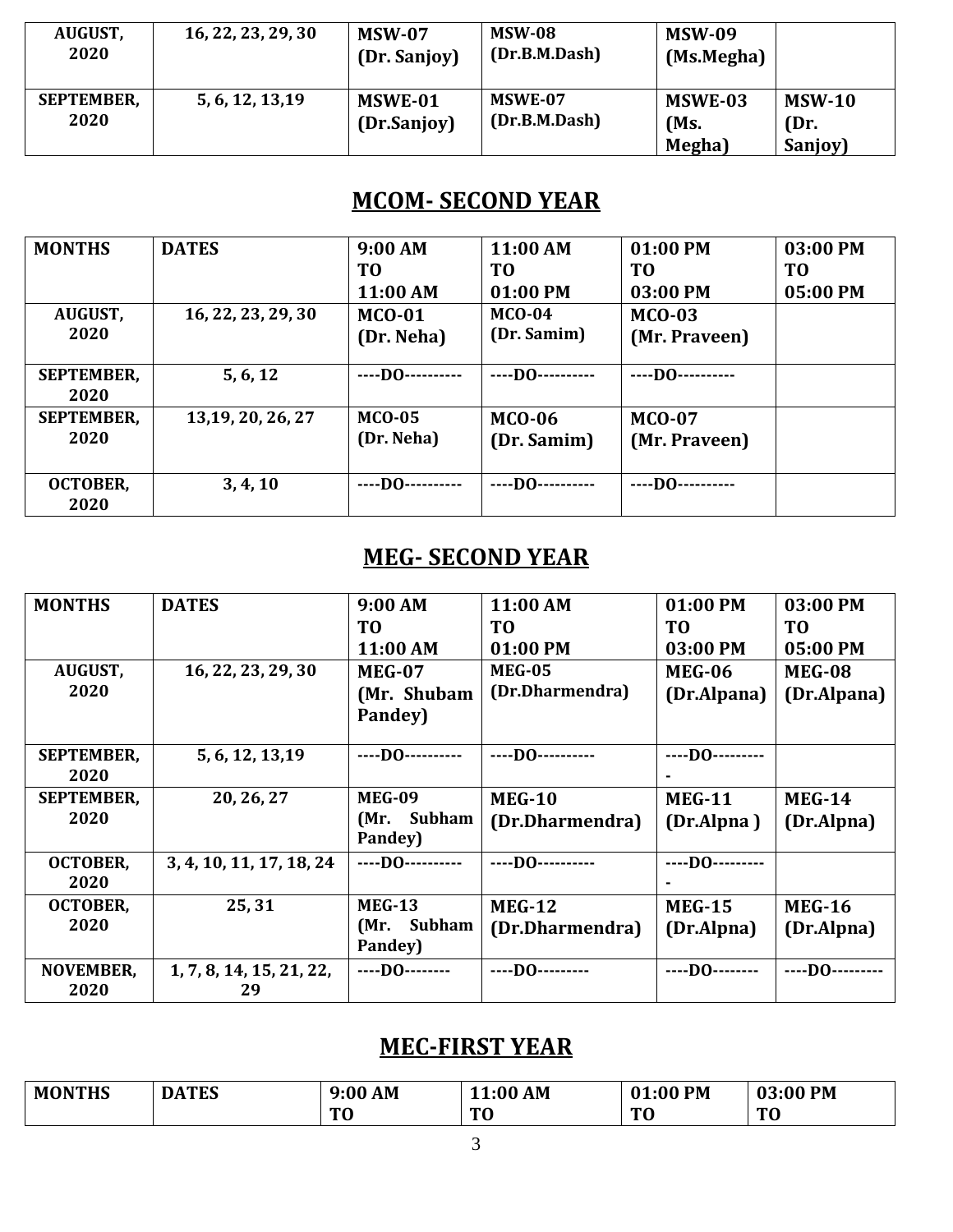|                   |                    | 11:00 AM         | 01:00 PM            | 03:00 PM       | 05:00 PM |
|-------------------|--------------------|------------------|---------------------|----------------|----------|
| <b>AUGUST,</b>    | 16, 22, 23, 29, 30 | MEC-03/103       | <b>MEC-02</b>       | MEC-01/101     |          |
| 2020              |                    | (Dr.Gurdeep)     | (Dr. Harikesh)      | (Mr.Ravi)      |          |
|                   |                    |                  |                     |                |          |
| <b>SEPTEMBER,</b> | 5, 6, 12           | ----DO---------- | $---$ DO $---$      | $---$ DO $---$ |          |
| 2020              |                    |                  |                     |                |          |
| <b>SEPTEMBER,</b> | 13, 19, 20, 26, 27 | MEC-04           | <b>MEC-105</b>      | ----No Class-- |          |
| 2020              |                    | (Dr. Harikesh)   | (Dr. Gurdeep)       |                |          |
|                   |                    |                  |                     |                |          |
| <b>OCTOBER,</b>   | 3, 4, 10           | $---DO-$<br>     | $---$ DO ---------- | ----No Class-- |          |
| 2020              |                    |                  |                     |                |          |

# **MHD-FIRST YEAR**

| <b>MONTHS</b>       | <b>DATES</b>          | 9:00 AM          | 11:00 AM       | 01:00 PM | 03:00 PM       |
|---------------------|-----------------------|------------------|----------------|----------|----------------|
|                     |                       | T <sub>0</sub>   | T0             | TO       | T <sub>0</sub> |
|                     |                       | 11:00 AM         | 01:00 PM       | 03:00 PM | 05:00 PM       |
| <b>AUGUST, 2020</b> | 16, 22, 23, 29, 30    | $MHD-03$         | $MHD-02$       |          |                |
|                     |                       | (Dr.Suman)       | (Dr. Kiran)    |          |                |
| <b>SEPTEMBER,</b>   | 5, 6, 12, 13, 19      | $---$ DO $---$   | $---$ DO $---$ |          |                |
| 2020                |                       |                  |                |          |                |
| <b>SEPTEMBER,</b>   | 20, 26, 27            | MHD-06           | $MHD-04$       |          |                |
| 2020                |                       | (Dr. Suman)      | (Dr. Kiran)    |          |                |
| <b>OCTOBER,</b>     | 3, 4, 10, 11, 17, 18, | ----DO---------- | $---$ DO $---$ |          |                |
| 2020                | 24                    |                  |                |          |                |
|                     |                       |                  |                |          |                |

# **MAH-FIRST YEAR**

| <b>MONTHS</b>        | <b>DATES</b>             | 9:00 AM        | 11:00 AM         | 01:00          | 03:00 PM       |
|----------------------|--------------------------|----------------|------------------|----------------|----------------|
|                      |                          | T0             | TО               | <b>PM</b>      | T <sub>0</sub> |
|                      |                          | 11:00 AM       | 01:00 PM         | T <sub>0</sub> | 05:00 PM       |
|                      |                          |                |                  | 03:00          |                |
|                      |                          |                |                  | <b>PM</b>      |                |
| <b>AUGUST, 2020</b>  | 16, 22, 23, 29, 30       | $MHI-01$       | $MHI-02$         |                |                |
|                      |                          | (Dr. Santoshi) | (Dr. Manish)     |                |                |
| <b>SEPTEMBER,</b>    | 5, 6, 12, 13, 19         | $---$ DO $---$ | $---$ DO $---$   |                |                |
| 2020                 |                          |                |                  |                |                |
| <b>SEPTEMBER,</b>    | 20, 26, 27               | <b>MHI-04</b>  | <b>MHI-05</b>    |                |                |
| 2020                 |                          | (Dr. Santoshi) | (Dr. D.K.Mishra) |                |                |
| <b>OCTOBER, 2020</b> | 3, 4, 10, 11, 17, 18, 24 | $---$ DO $---$ | $---$ DO $---$   |                |                |
|                      |                          |                |                  |                |                |

# **MSW-FIRST YEAR**

| <b>MONTHS</b> | <b>DATES</b> | 9:00 AM  | 11:00 AM | 01:00 PM       | 03:00 PM       |
|---------------|--------------|----------|----------|----------------|----------------|
|               |              | T0       | T0       | T <sub>0</sub> | T <sub>0</sub> |
|               |              | 11:00 AM | 01:00 PM | 03:00 PM       | 05:00 PM       |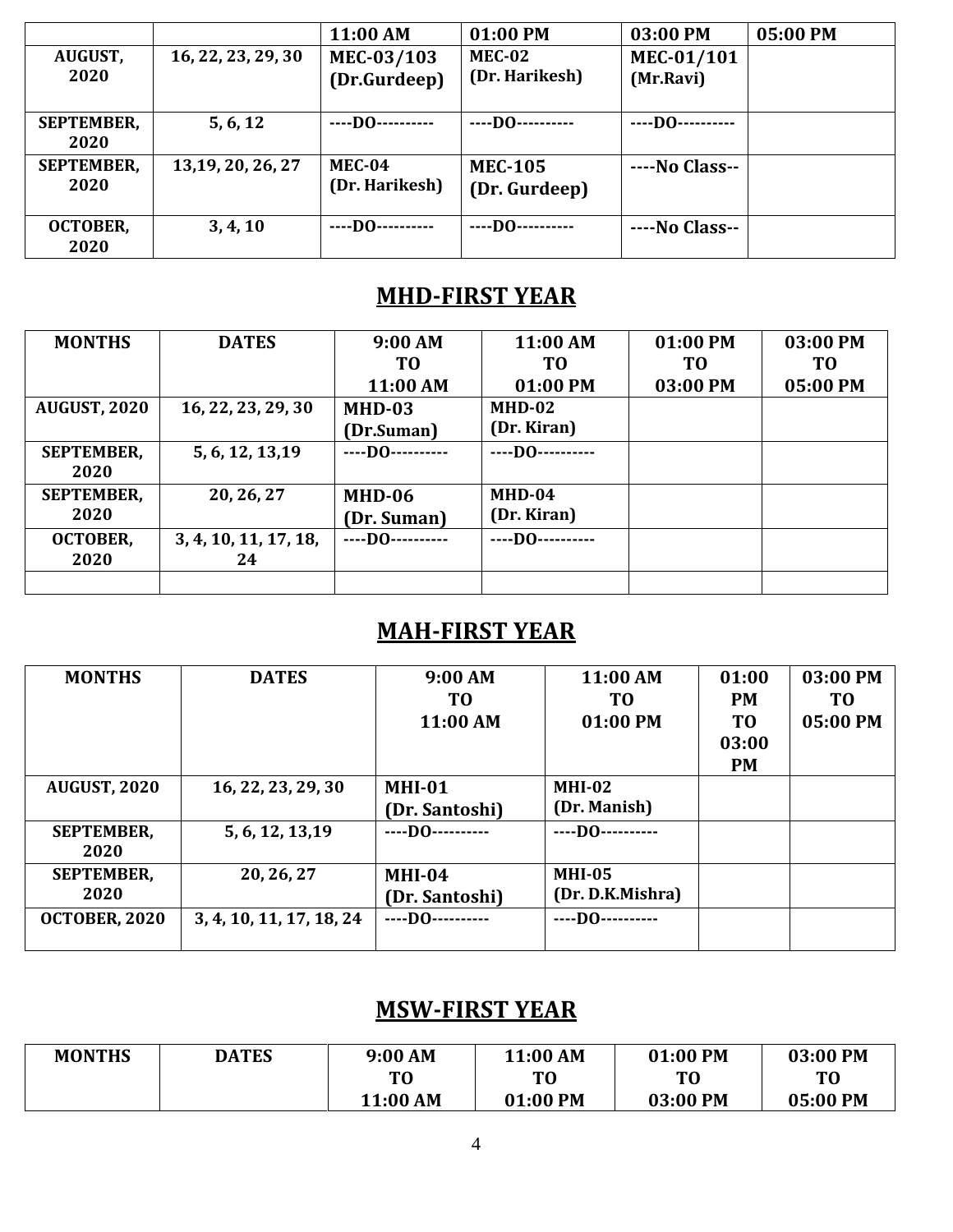| <b>AUGUST, 2020</b> | 16, 22, 23, 29, 30 | <b>MSW-01</b><br>(Ms. Megha) | <b>MSW-05</b><br>(Dr. Sanjoy) | <b>MSW-02</b><br>(Dr.B.M.Dash) | -No Class-- |
|---------------------|--------------------|------------------------------|-------------------------------|--------------------------------|-------------|
| <b>SEPTEMBER,</b>   | 5, 6, 12, 13, 19   | <b>MSW-04</b>                | <b>MSW-06</b>                 | <b>MSW-32</b>                  | $MSW-03$    |
| 2020                |                    | (Dr. B.M.Dash)               | (Dr. Sanjoy)                  | (Dr. Sanjoy)                   | (Ms. Megha) |

# **MEG- FIRST YEAR**

| <b>MONTHS</b>     | <b>DATES</b>          | 9:00 AM             | 11:00 AM       | 01:00 PM       | 03:00 PM       |
|-------------------|-----------------------|---------------------|----------------|----------------|----------------|
|                   |                       | TO                  | T0             | T <sub>0</sub> | T <sub>0</sub> |
|                   |                       | 11:00 AM            | 01:00 PM       | 03:00 PM       | 05:00 PM       |
| <b>AUGUST,</b>    | 16, 22, 23, 29, 30    | MEG-01              | <b>MEG-02</b>  |                |                |
| 2020              |                       | (Dr.Dharmendra)     | (Mr.Shubham    |                |                |
|                   |                       |                     | Pandey)        |                |                |
| <b>SEPTEMBER,</b> | 5, 6, 12, 13, 19      | $---$ DO ---------- | $---$ DO $---$ |                |                |
| 2020              |                       |                     |                |                |                |
| <b>SEPTEMBER,</b> | 20, 26, 27            | $MEG-3$             | MEG-04         |                |                |
| 2020              |                       | (Dr.Dharmendra)     | (Mr.Shubham    |                |                |
|                   |                       |                     | Pandey)        |                |                |
| <b>OCTOBER,</b>   | 3, 4, 10, 11, 17, 18, | $---$ DO $---$      | $---$ DO $---$ |                |                |
| 2020              | 24                    |                     |                |                |                |

#### **MCOM- FIRST YEAR**

| <b>MONTHS</b>     | <b>DATES</b>       | 9:00 AM          | 11:00 AM       | 01:00 PM       | 03:00 PM       |
|-------------------|--------------------|------------------|----------------|----------------|----------------|
|                   |                    | TO               | T <sub>0</sub> | T <sub>0</sub> | T <sub>0</sub> |
|                   |                    | 11:00 AM         | 01:00 PM       | 03:00 PM       | 05:00 PM       |
| AUGUST,           | 16, 22, 23, 29, 30 | $IBO-3$          | $IBO-2$        | $IBO-1$        |                |
| 2020              |                    | (Md. Samim)      | (Dr. Neha)     | (Mr. Krishna   |                |
|                   |                    |                  |                | <b>Kant</b> )  |                |
|                   |                    |                  |                |                |                |
| <b>SEPTEMBER,</b> | 5, 6, 12           | ----D0---------- |                | $---$ DO $---$ |                |
| 2020              |                    |                  |                |                |                |
| <b>SEPTEMBER,</b> | 13, 19, 20, 26, 27 | $IBO-6$          | $IBO-5$        | $IBO-4$        |                |
| 2020              |                    | (Md. Samim)      | (Dr. Neha)     | (Mr. Krishna   |                |
|                   |                    |                  |                | Kant)          |                |
|                   |                    |                  |                |                |                |
| <b>OCTOBER,</b>   | 3, 4, 10           | ----D0---------- | $---$ DO $---$ | $---DO-$       |                |
| 2020              |                    |                  |                |                |                |

# **MPS-FIRST YEAR**

| <b>MONTHS</b> | <b>DATES</b> | 9:00 AM        | 11:00 AM | 01:00 PM       | 03:00 PM       |
|---------------|--------------|----------------|----------|----------------|----------------|
|               |              | T <sub>0</sub> | TO       | T <sub>0</sub> | T <sub>0</sub> |
|               |              | 11:00 AM       | 01:00 PM | 03:00 PM       | 05:00 PM       |